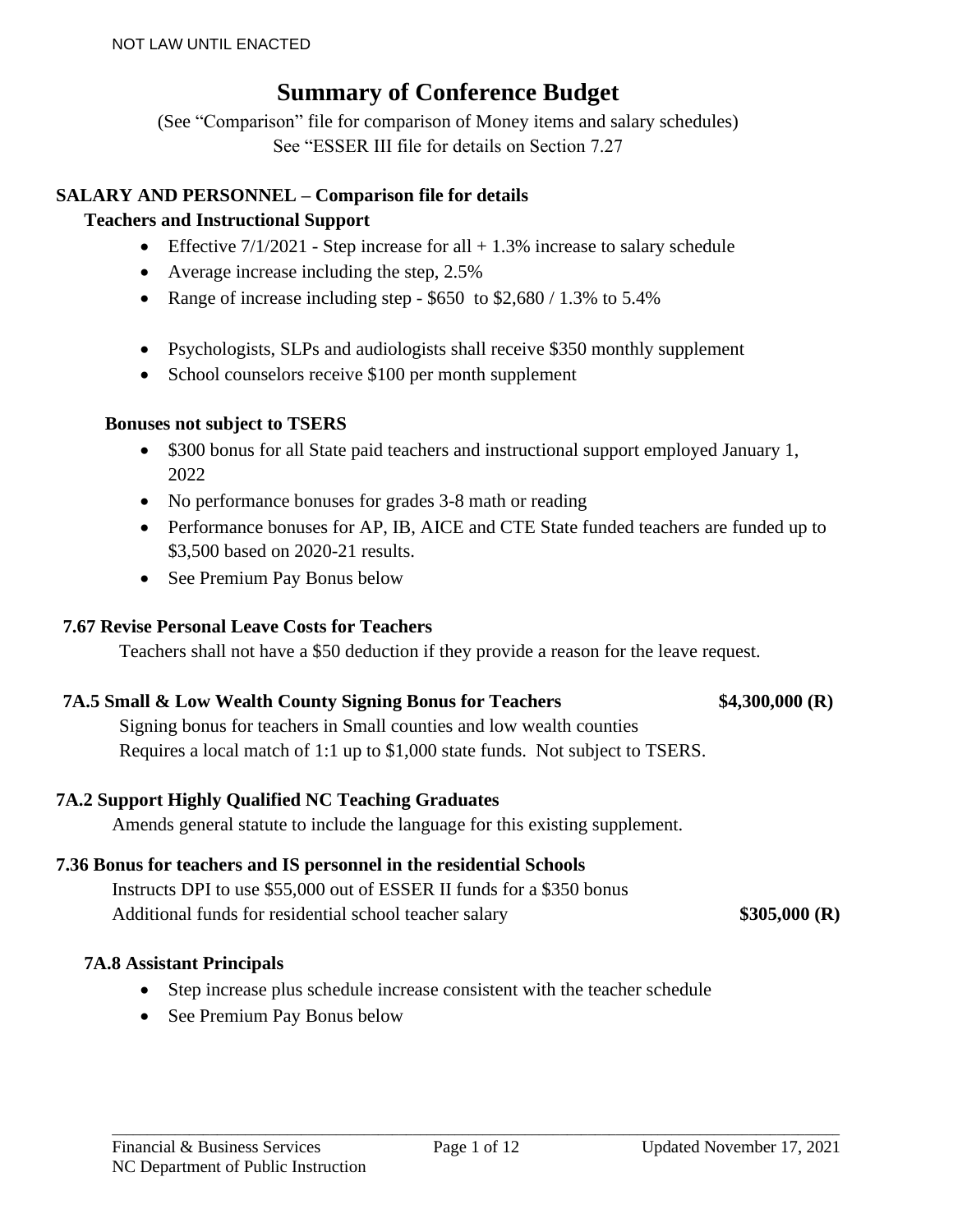### **7A.6 Principals**

- Salary schedule increase, 2.5%
	- $\circ$  7/1/2021 to 12/31/2021
		- ADM 2019-2020
		- growth based on 3 years up to 2018-19
	- $O = 1/1/2022$  to  $6/30/2022$ 
		- ADM 2021-2022
		- growth based on 3 years up to 2018-19
- \$1,800 bonus to State funded principals
- No Performance bonus
- See Premium Pay Bonus below

### **7A.10 Noncertified**

- Increases annual salary by greater of percentage increase or amount to get the hourly compensation to \$13 per hour. (\$15 per hour in 2022-23)
- See Premium Pay Bonus below

### **7A.9(a) Central Office**

Increase, 2.5%

Includes superintendents, assistant superintendents, associate superintendents, directors/coordinators, supervisors, and finance officers

• See Premium Pay Bonus below

### **All personnel**

### **Section 39.2 Premium Pay Bonus**

Funded from the COVID State Fiscal Recovery Fund

\$1,000 bonus for full-time LEA, charter, ISD and regional school employees regardless of funding source

Provides an additional \$500 bonus to employees with an annual salary of less than \$75,000, Not subject to TSERS

| <b>Benefits</b> | <b>Retirement</b> | Health  |
|-----------------|-------------------|---------|
|                 | 22.89%            | \$7,019 |

### **Supplemental Funds for Teacher Compensation \$100,000,000 (R)**

New allotment to increase salary supplements for teachers and instructional support based on low wealth.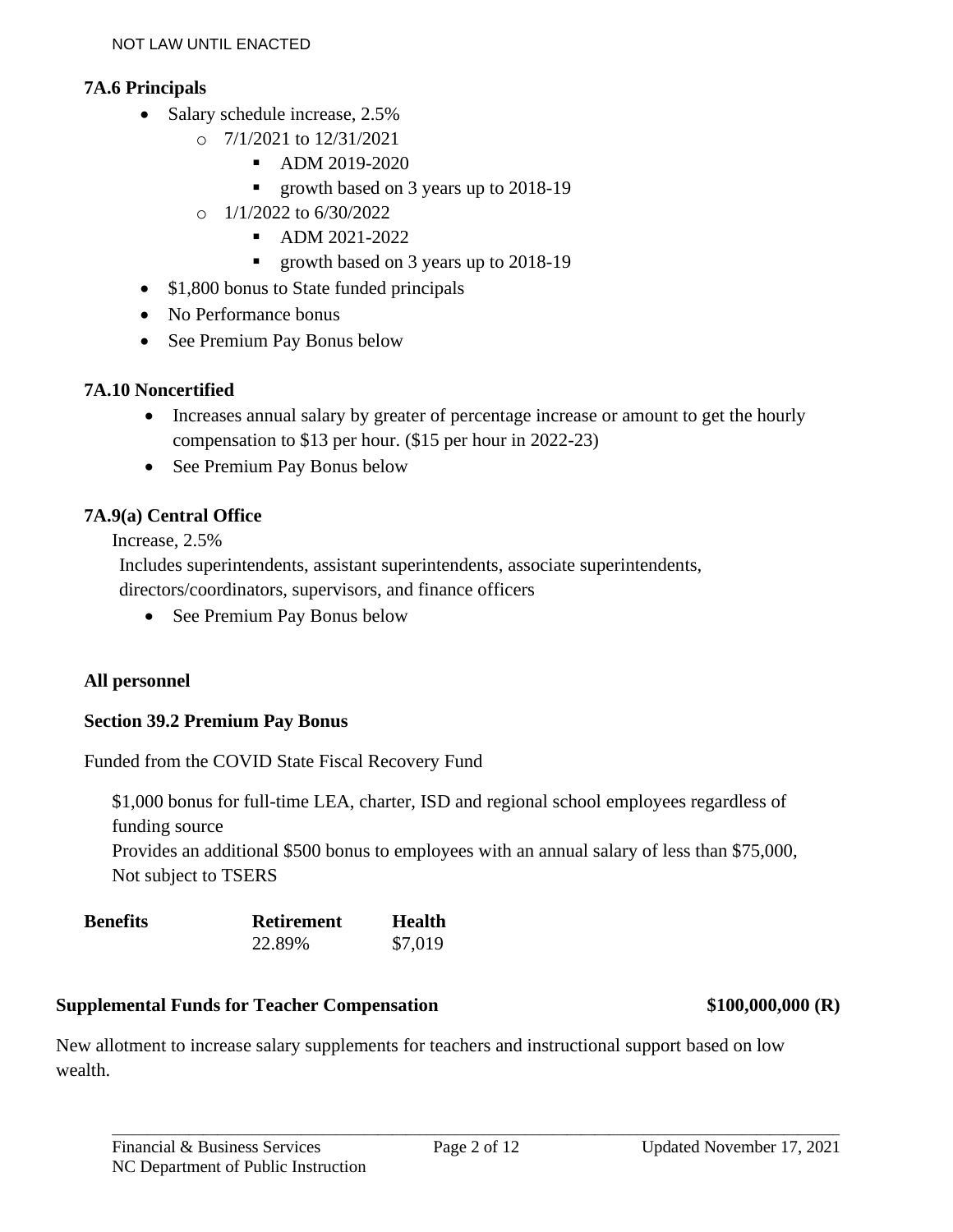### **ALLOTMENTS**

**7.1 Funds for Children with Disabilities \$13,175,727(R)**

\$4,600 per headcount. cap increases to 13.00% in 2021-22

### **7.2 Funds for Academically Gifted**

\$1,364.78 for 4% of Allotted ADM

### **7.3 Low Wealth Supplemental Funds**

No change in funding formula from prior years.

**7.4 Small School Supplemental funds** Combine lowest two tiers to 0-1,300 ADM **\$110,000(R)**

### **7.5 Disadvantaged Supplemental Funding** No change in funding formula from prior years

### **7.6 School Psychologist Allotment \$40,862,520 (R)**

New position allocation restricted for school psychologists. Reduces the instructional support position allotment for the current 362 FTE of school psychologists coded to the PRC007. Creates a new position allotment on a per ADM basis with a minimum of one position per LEA. No transfer out with the exception of conversion at the beginning step of a school psychologist for contracting. LEAs required to employ at least 1 full time permanent school psychologist starting in 2022-23.

### **7.12 Exceptional Children Transportation Reserve Fund \$2,824,616 (R)**

- (a) DPI may use the special State Reserve Fund to cover extraordinary transportation costs for high needs children with disabilities attending LEAs and charter schools.
- (b) Establish the Transportation Reserve Fund for Homeless & Foster Children to provide a grant program to cover these students as defined by McKinney Vento. (LEAs and charters) Report required March 15, 2022

### **Connectivity \$4,600,000 (R)**

### **School Technology Fund \$18,000,000**

Funded from Civil, Penalty and Forfeiture

**(\$31,010,969 (R)**

# **\$175,384 (NR)**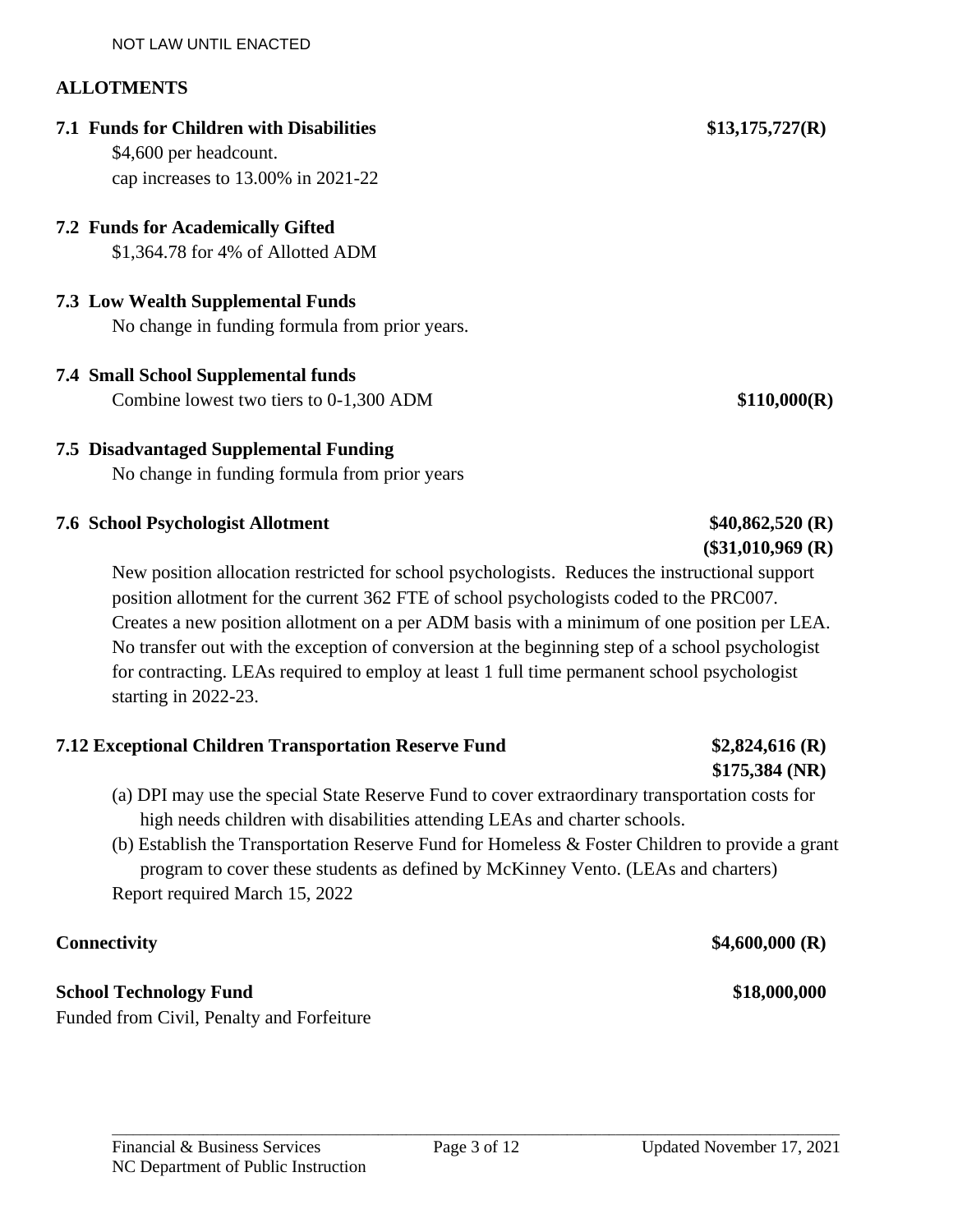### NOT LAW UNTIL ENACTED

### **7.22 Feminine Hygiene Product Grant \$250,000 (NR)**

Grants of up to \$5,000 to PSUs to provide products for students. Grants shall be first come first serve. Report to JLEOC March 15, 2022.

### **7.70 Student Transportation Support \$13,970,000 (NR)**

Establish the Smart School Bus Safety Pilot Program for 24 identified PSUs. Funding from State Fiscal Recovery Fund Report July 1, 2022 and annually thereafter March 1, 2022 proposal to add Medicaid coverage for school based transportation services.

### **ALLOTMENT ADJUSTMENTS**

### **7.23 ADM Hold Harmless**

SBE shall not reduce allocations to applicable PSUs due to a discrepancy between actual and anticipated ADM

Required report due January 15, 2022. DPI is to provide a report with the amount by each funding allotment that the allocations would have been reduced if there was no hold harmless.

### **7.24 Children with Disabilities Reserve \$25,000,000 (NR)**

Reserve for allocations to PSUs which enroll EC students during the first two months of the school than DPI anticipated with the April headcount.

Funding is capped at 13.00% of ADM including any reserve amounts.

### **7.26 SPSF may be used for ARPA Maintenance of Equity**

DPI may use the State Public School Fund to ensure that the State is in compliance with the ARPA Maintenance of Equity provision.

### **7.25 Special Education Due Process Hearings/Permit Immediate Judicial Review of ALJ Decision**

Modifications to General Statute 115C-109.6 related to impartial due process hearings

### **Renewal School System – Evaluation \$300,000 (NR)**

Funding for an evaluation of the renewal school system.

### **Cooperative Innovative High School \$1,880,000 (R)**

Provide funding to the following approved CIHS

- (1) The Center for Industry, Technology, and Innovation.
- (2) The Innovation Early College High School.
- (3) The Marine Sciences and Technologies Early College High School.
- (4) The Roanoke Rapids Early College High School.
- (5) The Southeast Area Technical High School.
- (6) Halifax Early College High School.
- (7) Stanly STEM Early College High School.

**\$4,178,000(NR)**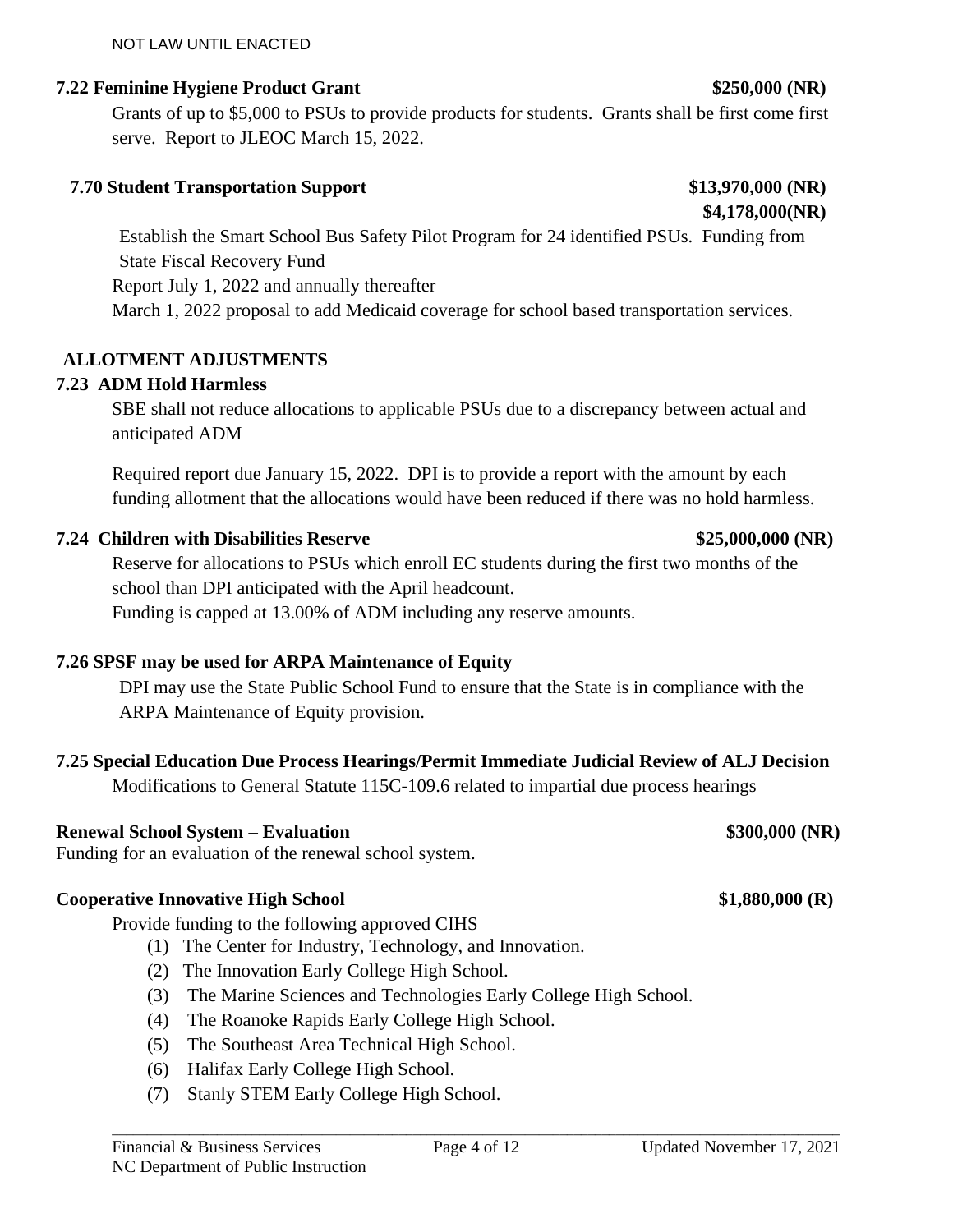- (8) Gaston Early College of Medical Sciences High School
- Per SL2020-64

### **7.10 Instructional Support Personnel Report**

By March 15, 2022, DPI shall survey each LEA on the instructional support positions from all funding in the LEAs. Items relate to the [Highlights document](https://www.dpi.nc.gov/media/10454/download?attachment) Page 16. For each of the 16 position categories listed

- FTE by PRC for State and Federal funded
- FTE locally funded
- Average salary
- Contracted FTE

For each ABC transfer that was used to contract services provide:

- Amount of the transfer
- PRC from and to
- Educational purpose

For funds transferred from the New School Psychology allotment The amount transferred and the specific services provided

This information shall be incorporated in to the G.S.155C-105.25 reporting requirement

### **7.38 Advanced Teaching Roles Changes \$ 2,040,000 (R)**

Additional funding - total appropriation \$3.5m G.S. 115C-311 LEAs may only be eligible for a max of 2 terms of up to 3 years each. Class size flexibility is only active while the school is designated as ATR school.

### **7.19 School Safety Grants \$9,695,000 (NR)**

- Grants for Students in Crisis
- School Safety Training Grant
- School Safety Equipment Grant

Administration of up to \$100,000

Report required April 1 of each year

| <b>School Safety Facility</b>               | \$1,700,000 (R)<br>\$300,000(NR) |
|---------------------------------------------|----------------------------------|
| <b>Teacher Assistant to Teacher Tuition</b> | $(\$575,000)$ (R)                |

### Changes funding to non-recurring funding. No impact on the total appropriation **\$575,000 (NR)**

### **7.31 Revise Operating Balance Restrictions for School Nutrition**

GS115C-450 School nutrition shall be included in the budget for each PSU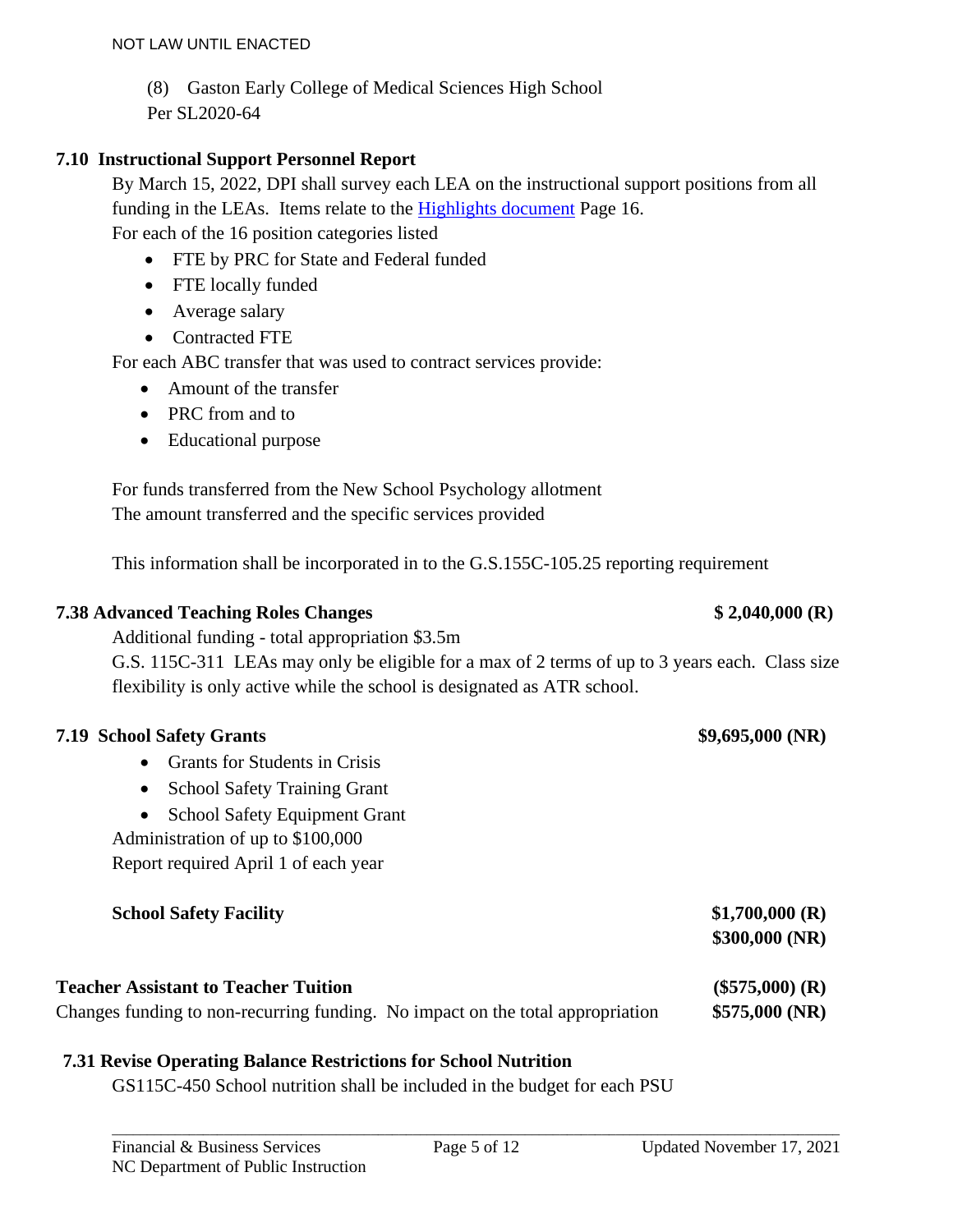### NOT LAW UNTIL ENACTED

No PSU shall assess indirect cost to a school nutrition program unless the program has an operating balance of at least 2 months and the rate shall not exceed 8% Report May 15, 2022 and every 6 months after to JLEOC

### **Military Family Counselors \$350,000 (R)**

1 position for Cumberland, 1 for Onslow and 1 at State level

### **CHARTER SCHOOLS**

### **7.33 Revise Fast Track Replication of High-Quality Charter Schools**

G.S. 115C-218.3 modifies qualification for fast track replication.

### **7.64 Water & Sewer Services to Charter Schools**

Requires a municipality to provide water and/or sewer services if requirements are met.

### **7.69 Permanent Charter School Transportation Grant Program \$2,353,847 (R)**

### **\$146,153 (NR)**

Amends G.S.115C -218.42 to include a grant program to reimburse for charter school transportation, for those charters that serve 50% of FRL. 65% of expenditures may be reimbursed.

Report March 15 to JLEOC (April 22, 2022 for 2021-22)

### **CAPITAL**

### **4.4 Changes to Needs-Based Public School Capital Fund \$145,252,612**

Lottery funding for grant program for LEAs for new construction. Modifies the priority to expand to almost all counties, not just restricted to Tier I counties. Special provisions differ.

### **INFORMATION TECHNOLOGY**

### **K-12 Business System Modernization \$48,748,522 (NR)**

Budget receipts from IT Reserve. Includes funding for ERP, licensure and financial transparency. \$37.9m (NR) in the second year.

### **7.28 Transfer funds for System Modernization**

Transfer \$1.4m to GDAC for annual report card and the financial data, and EVAAS.

### **7.79 Internet-Based SBSM Funds Grant Program**

Requires all school business systems to be housed off the PSU property and composed of internet based software. DPI shall establish a grant program from the SBSM funds. Effective 2021-22.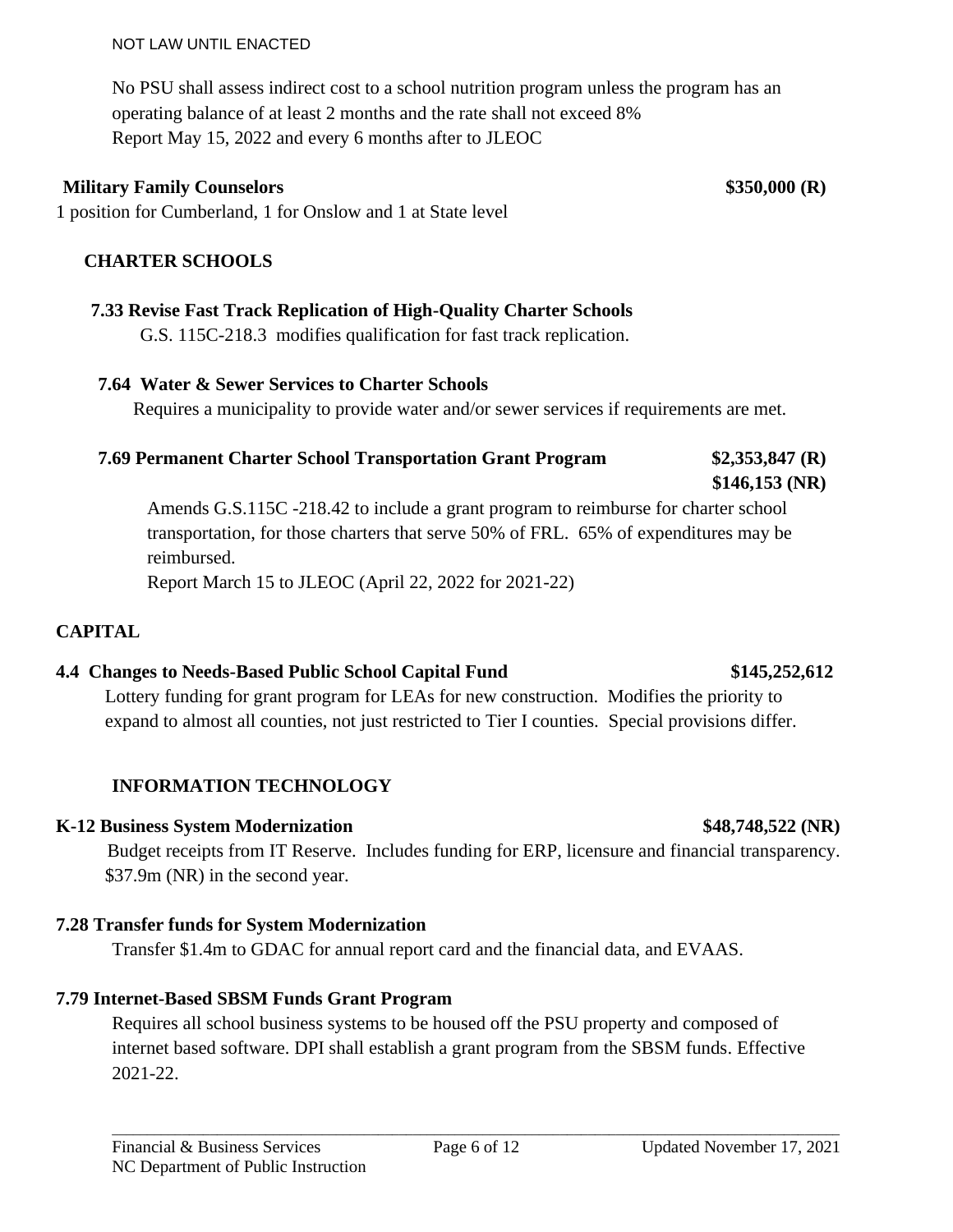### **Charter School Data Management \$250,000 (R)**

Provides funds for cloud based data platform for charter schools used by DPI to monitor charters

### **7.20 TeachNC Recruitment Initiative \$880,000 (NR)**

DPI shall adopt TeachNC recruitment initiative as a comprehensive web platform for future teachers to find information and connect with resources on the teaching profession in NC including licensure and opportunities.

1 FTE Administrator/Recruiter funded

### **7.83 CIPA Compliance Contract**

Of the funds appropriated for the Digital Learning Plan, SPI shall use **\$450,000 (R)** to contract with the digital literacy curriculum to establish a statewide program for all PSUs to ensure compliance with the Children's Internet Protection Act (CIPA).

| <b>IT Subscription Support</b>                    | \$593,597(R)      |
|---------------------------------------------------|-------------------|
| <b>Subscription Rate Increase</b>                 | \$876,883(R)      |
| <b>Remove from Base Budget</b>                    | $(\$934,011)$ (R) |
| <b>Bus Routing</b>                                | \$50,000 (R)      |
| Funding for TIMS. Revised appropriation \$488,000 |                   |

### **DPI OTHER**

### **7.15 Excellent Public Schools Act of 2021 Implementation Guide/Report**

The Superintendent shall establish a working group to develop an implementation guide for EPSA, established in SL2021-8 Report required by January 15,2022

### **Early Grade Literacy \$6,500,000 (NR)**

DPI funds to carry out SL2021-8 Read to Achieve

### **7.11 Schools that Lead**

DPI shall contract with Schools That Lead to provide professional development to teachers and principals in up to 75 schools for the 2021-22 to 2025-26 fiscal years. Current recurring appropriation \$350,000. \$100,000 may be used for a contract for evaluation. Report required October 1, 2023 and annually thereafter until 2027 See funding from ESSER III for \$970,000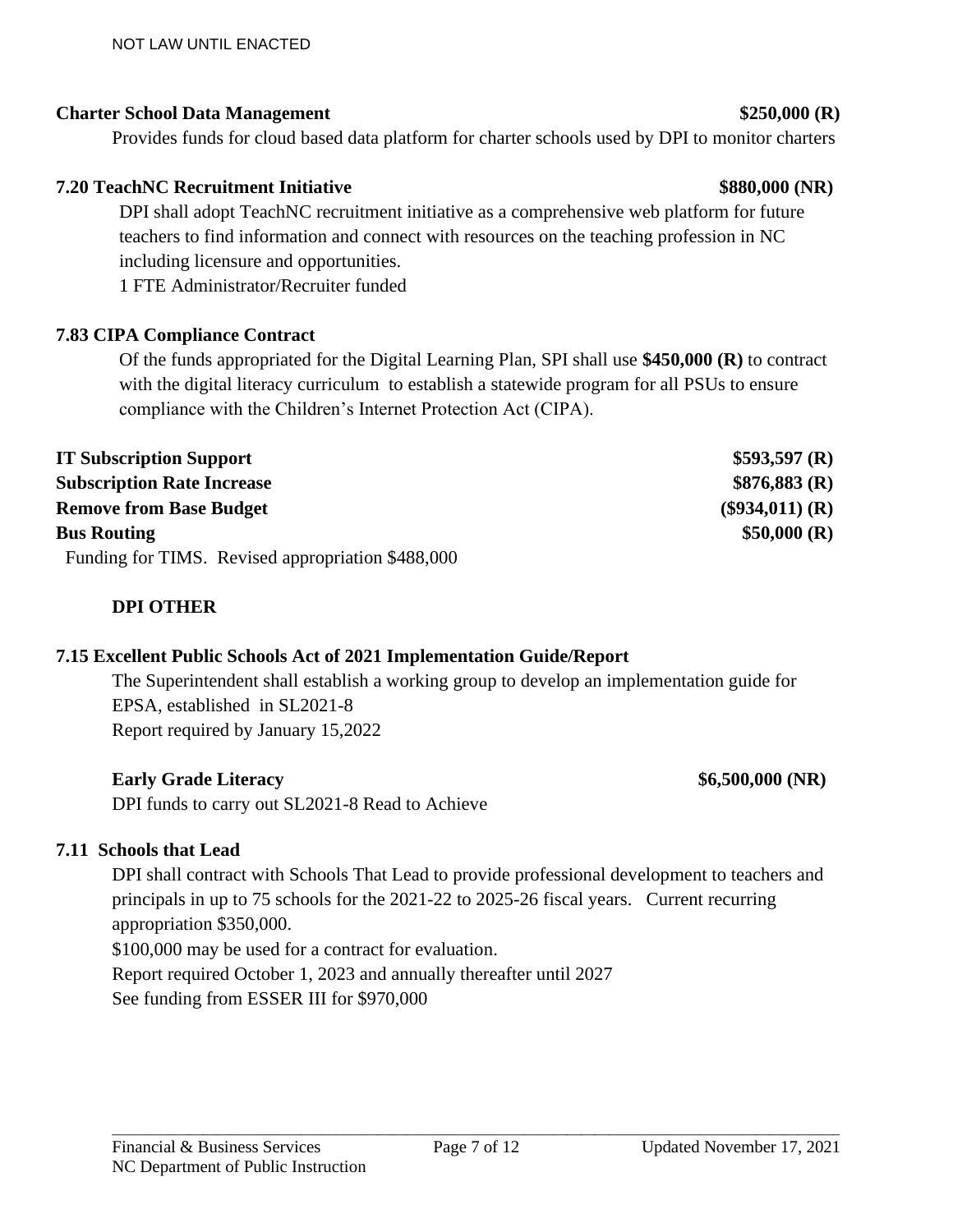### **7.9 Computer Science Funding and Report \$2,500,000 (NR)**

Provides funding for the Computer Science Initiative at DPI. Including 5 FTE. Total appropriation \$3.6m

G.S. 115C-12(48) New Computer Science Report due annually November 15 on use of the funds, courses, enrollments disaggregated, and the # of teachers prepared to teach computer science.

For 2021-22 only, PSUs shall submit data by January 15, 2022. SBE shall submit to JLEOC by March 15, 2022

### **7.13 Eliminate Innovation Zone Grants (\$450,552) (R)**

Repeals related general statute language.

### **7.14 Transition from the Innovative School District Model**

Study models for effective intervention and assistance to low-performing schools Report by Feb 15, 2022 End additional innovative school selections Repeals language effective June 30, 2023

### **7.16 Medicaid Reimbursement Contract for Residential Schools**

DPI shall contract with a 3<sup>rd</sup> party for administrative services under Medicaid for the residential schools

Report required by March 15, 2022 on the terms of the contract

### **7.7 School Health Support Personnel Professional Entry Report**

SBE report

### **7.17 Full Time Equivalency of Public School Students**

Amends GS 115C-419. Requires the SBE to establish a formula for determining full time equivalency of a student in PSU for purposes of providing State funds on a per pupil basis. Formula shall include the amount of instructional time required for the school day for a full time student. Report April 15, 2022

Report required Oct 15 annually on the FTE by grade of the prior year. Requires that it separates out the enrollment in courses in NCVPS, IHEs and nonpublic schools.

### **7.18 Career & College Ready Graduate Program Support**

DPI shall partner with the NROC project within funds available, to utilize its adaptive math and English learning platform to facilitate the implementation of the Career and College Ready Graduate Program in collaboration with the Community College System.

Career and College Ready Graduate **\$546,500 (R)**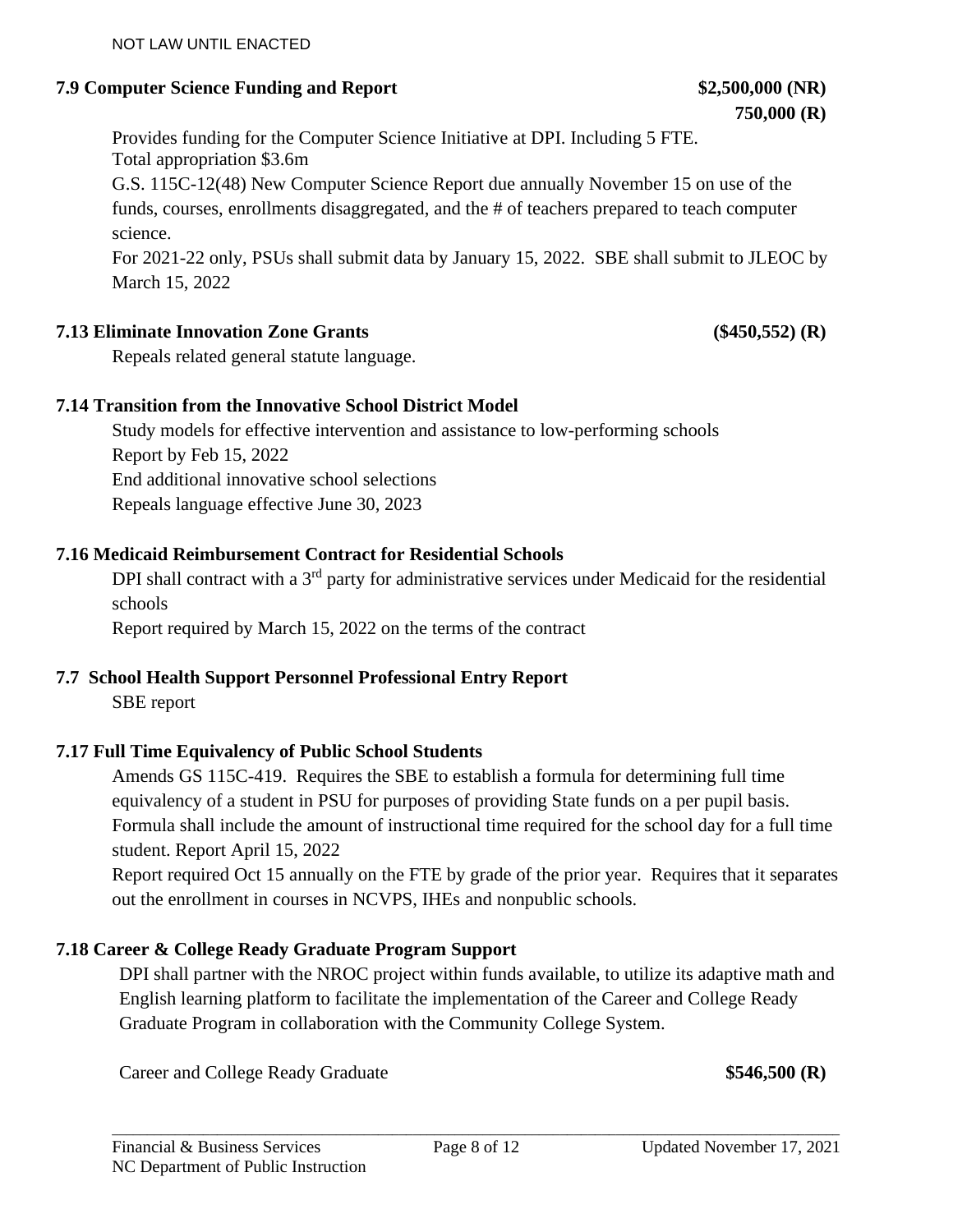### To support the Career and College Ready Graduate Program + 1 DPI FTE

### **7.44 Recommendation for Students with Disabilities Funding \$27,500 (NR)**

DPI to contract with APA. Shall make recommendations on how to categorize funding for students with disabilities and how to set allocations. Due March 15, 2022

### **7.83 Gizella Abramson Holocaust Education Act \$350,000**

Amends GS 115C-81.57 SBE to review middle and high school standard course of student and integrate appropriate education on the Holocaust and genocide. Applies beginning 2023-24.

### **7.85 Dual Enrollment/Opportunity Study \$100,000(NR)**

SBE to contract to conduct a study examining the factors impacting all students' ability to complete high school courses leading to college credit, an associate degree or a career-ready credential. Also an examination on all dual enrollment courses. Report March 15, 2022.

### **7.8 DPI Reorganization Authority**

Continues the authority provided in 2018-19. Lists 9 entities and the residential schools that may not be affected. Includes language related to the \$1.4m impact of the change in the indirect cost rate.

Requires DPI to reclass 7 FTE for Science of Reading and RtA Requires DPI to reclass 1 FTE to serve as a school psychologist recruiter

To provide funds for DPI to contract for ongoing technical and strategic assistance with regard to public school resources.

### **DPI Positions**

DPI Internal Audit 2 positions \$**190,190 (R)** DPI Financial & Business Service 3 positions **\$330,000 (R)** TeachNC Administrator **\$100,000 (R)** 



### **NCCAT \$1,411,256**

### **NCASBO \$2,225,000(R)**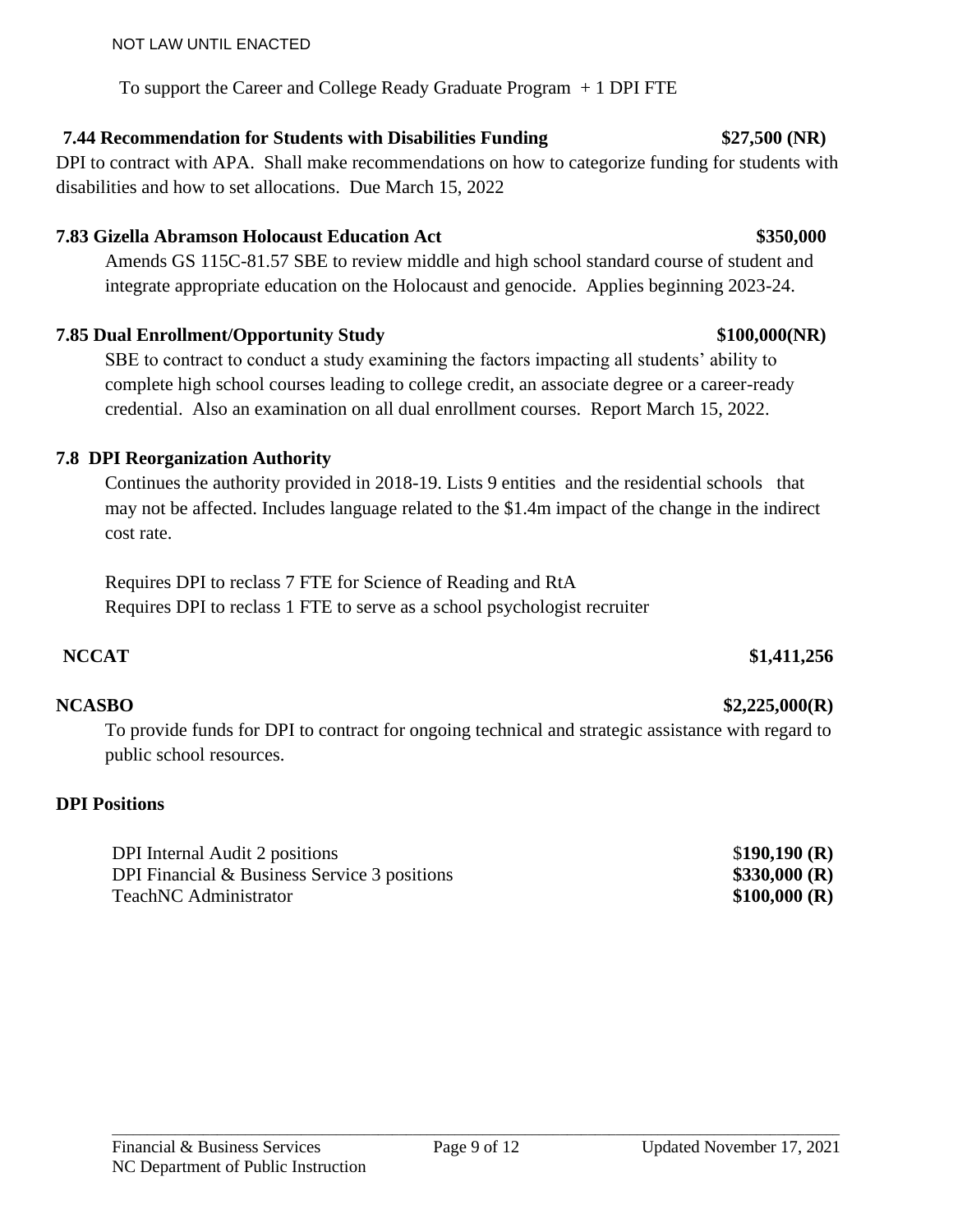# Supports experiential learning programs for  $5<sup>th</sup>$  graders. (increases 2018-19 funding by \$100K)

### **Vanguard Educational Institute \$50,000 (NR)**

### **7.71 Life Changing Experiences School Program \$500,000 (NR)**

Contract with Children and Parent Resources Group. Specific LEAs named in the provision. Report by March 1, 2022 to JLEOC.

### **7.72 Innovative Signature Career Academy Pilot \$2,000,000 (NR)**

Pilot implemented in Guilford County Schools to reform current CTE program. Report to JLEOC

### **7.81 ScholarPath \$1,500,000 (NR)**

Of funds available PI shall contract with MyScholar, LLC to use the Scholarpath platform to create the Twelfth Grade Transition Pilot.

### **Crosby Scholars \$500,000(NR)**

Direct Grant to Crosby Scholars Community Partnership in Forsyth (\$300K), Rowan and Iredell (\$100K each) to provide IHE scholarships for students for are eligible for Pell grants. Funded from State Fiscal Recovery Funds.

### **BUDGET MANAGEMENT ITEMS**

The following items do not impact the allocations to public schools and are provided for DPI budget management:

| Average Salary Adjustment           |                                     |
|-------------------------------------|-------------------------------------|
| Average Daily Membership Adjustment |                                     |
|                                     | \$1,404,000(NR)                     |
| Sales Tax<br>Fines and Forfeitures  | $(30,000,000)$ (R)<br>\$183,041,640 |
|                                     |                                     |

# **Economic & Financial Literacy** \$1,063,800 (NR)

**PASS THROUGH**

Funds for a grant to the NC Council on Economic Education for professional development to teachers. Supports the Economics and Personal Finance for high school graduation and program requirements required by SL 2019-82.

**Muddy Sneakers \$500,000 (NR)**

## **NC Stem Network \$500,000 (NR)**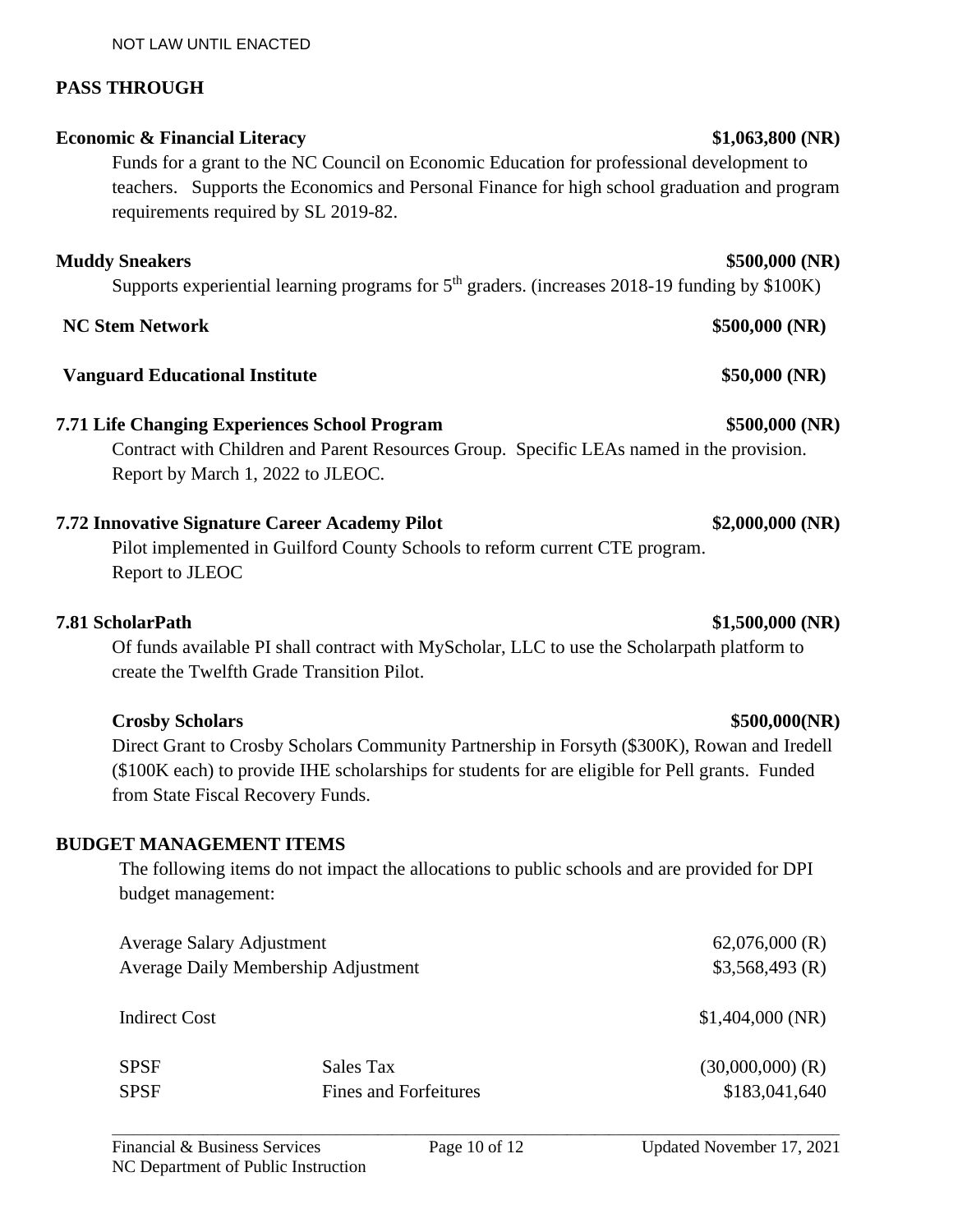| Driver Education                 | Fines and Forfeitures | \$27,120,553  |
|----------------------------------|-----------------------|---------------|
| <b>LEA</b> Transportation        | Lottery               | \$21,386,090  |
| Noninstructional Support Lottery |                       | \$385,914,455 |
| Textbooks & Digital              | Indian Gaming         | \$10,000,000  |